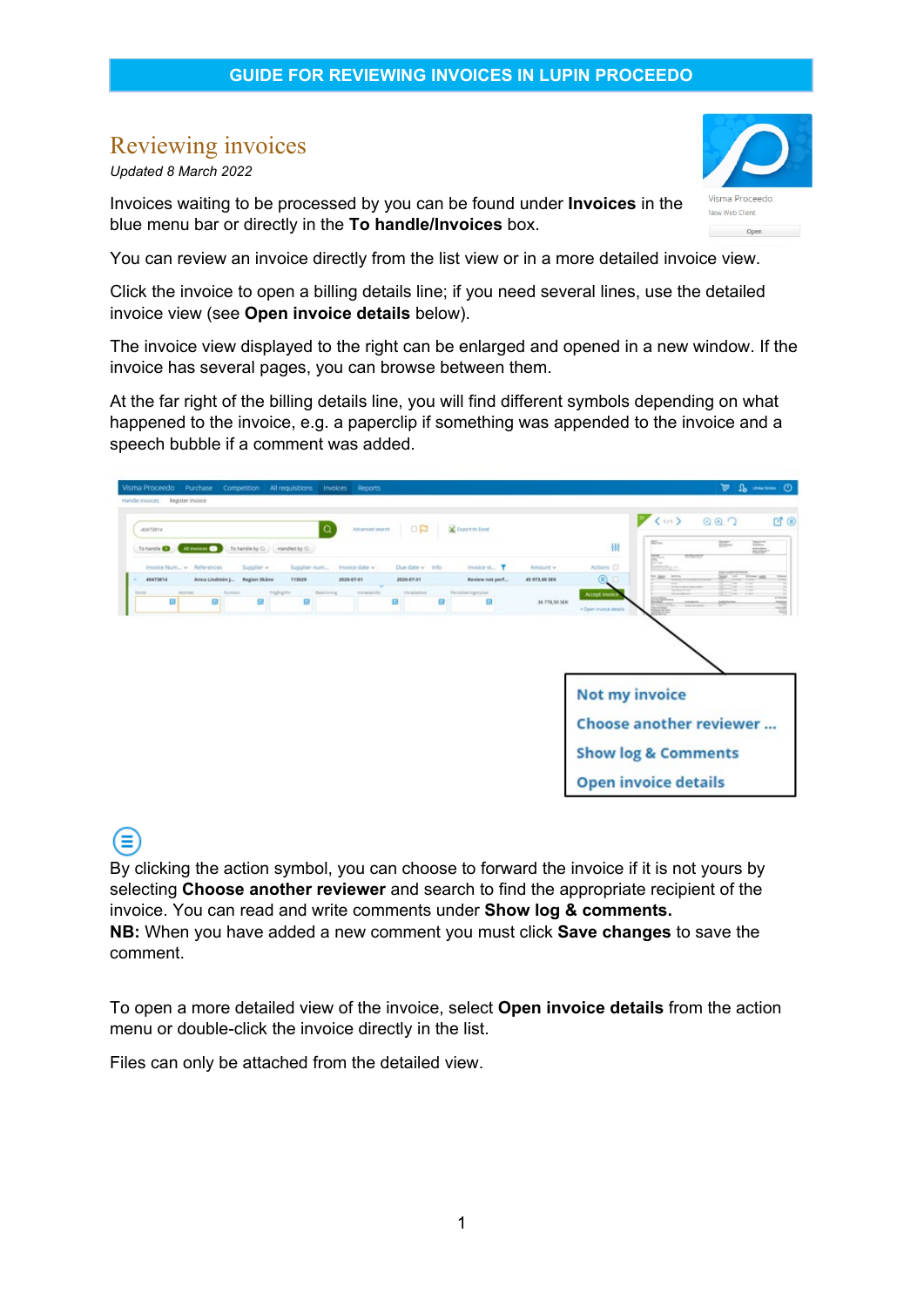#### **GUIDE FOR REVIEWING INVOICES IN LUPIN PROCEEDO**

If the invoice is soon due, a message will appear in the top left-hand corner:

| Please notice due date. Invoice due date is 2020-07-10 |            |                |  |  |  |  |  |  |
|--------------------------------------------------------|------------|----------------|--|--|--|--|--|--|
| <b>Invoice Header</b>                                  | Accounting | <b>History</b> |  |  |  |  |  |  |

Under the **Invoice header** tab, you can check to make sure that the correct payment information etc. has been retrieved from the invoice.

Under the **Accounting** tab, the account and activity to be charged shall be stated. These fields are mandatory.

| Visma Proceedo<br>Purchase                      | Competition<br>All requisitions                                               | Invoices<br>Reports |                   |                |                                                                     |               |                                                                                                                                         | La Ulrika Ström (1)<br>ভ            |
|-------------------------------------------------|-------------------------------------------------------------------------------|---------------------|-------------------|----------------|---------------------------------------------------------------------|---------------|-----------------------------------------------------------------------------------------------------------------------------------------|-------------------------------------|
| Register invoice<br>Handle invoices             |                                                                               |                     |                   |                |                                                                     |               |                                                                                                                                         |                                     |
| Invoices<br><b>Invoice Header</b><br>Accounting | <b>Elevate Scientific AB</b><br>$\boldsymbol{\mathsf{x}}$<br>(305)<br>History |                     |                   |                |                                                                     |               | <b>Invoice status : Review not performed</b><br>Reviewer: Floudas, Dimitrios<br>Investigation ongoing Secrecy invoice<br>Accept invoice | Save changes<br>More actions $\vee$ |
|                                                 |                                                                               |                     |                   |                |                                                                     |               |                                                                                                                                         | Accounting settings                 |
| *Konto<br>*Aktivitet                            |                                                                               | Funktion            | Tiligång/Fin      |                | Beskrivning                                                         | Intrastatinfo | Intrastatiod                                                                                                                            | <b>Total Amount</b><br>(SEK)        |
| 審                                               | 囩                                                                             |                     | 囩                 | 囩              |                                                                     | 局             | 局                                                                                                                                       | $\circledast$ Split row<br>5 300,00 |
| 15410<br>Ing moms                               |                                                                               |                     |                   |                |                                                                     |               |                                                                                                                                         | $\Theta$<br>1 325,00                |
| $\times$ Line<br>Item number                    | Description                                                                   |                     | Comment           |                |                                                                     | Attachment    | Price Quantity                                                                                                                          | Amount                              |
| $\overline{1}$<br>$\overline{1}$                | Editorial support: Scientific paper                                           |                     |                   |                |                                                                     |               | 5 300,00 1.00 st                                                                                                                        | 5 300,00                            |
| Attachments (0)<br>Invoice image                | Extended log                                                                  |                     |                   |                |                                                                     |               |                                                                                                                                         |                                     |
| $\langle 1/1 \rangle$                           | $Q Q Q Q$                                                                     |                     |                   | $\mathbb{C}^n$ | 255                                                                 |               | To pay                                                                                                                                  | 6 625,00 SEK                        |
|                                                 |                                                                               |                     |                   |                | Post new comment here                                               |               | <b>Accounted sum</b>                                                                                                                    | 6 625,00 SEK                        |
| Faktura                                         |                                                                               |                     | Fakturanummer 305 |                | Show $\sqrt{\phantom{a}}$ Comments (1) $\sqrt{\phantom{a}}$ Log (1) |               | <b>Difference</b>                                                                                                                       | <b>0,00 SEK</b>                     |
| Säljare                                         | Köpare                                                                        | Fakturameddelande   |                   |                | Event: Invoice arrived to Proceedo                                  |               |                                                                                                                                         |                                     |

There is a guide for choosing an account available in the **Shortcuts** box on the home page.

Here you will also find a shortcut to the account code system on the Finance Pages.

If you have not done so already, make sure that in connection with account-assigning an invoice you select your favourites, i.e. the accounts and activities you use most. Make your selection when the search box for the respective accounting values is displayed. The values marked as favourites are displayed at the top of the selection list. Several values can be marked as **Favourite**, but only one value can be marked as **Default**. A default value can always be changed.

The **Funktion** (Function), **Tillgång/Fin** (Asset) and **Beskrivning** (Description) fields are optional and used as follows:

**Funktion** – to divide costs into more levels than just activity

**Tillgång/Fin** – if the purchase refers to an asset prone to theft that is to be listed in the holding register, select value 999, only in combination with account number 63\* or 64\*

**Beskrivning** – provide brief information about the content of the invoice, the text will be visible in financial system follow-ups.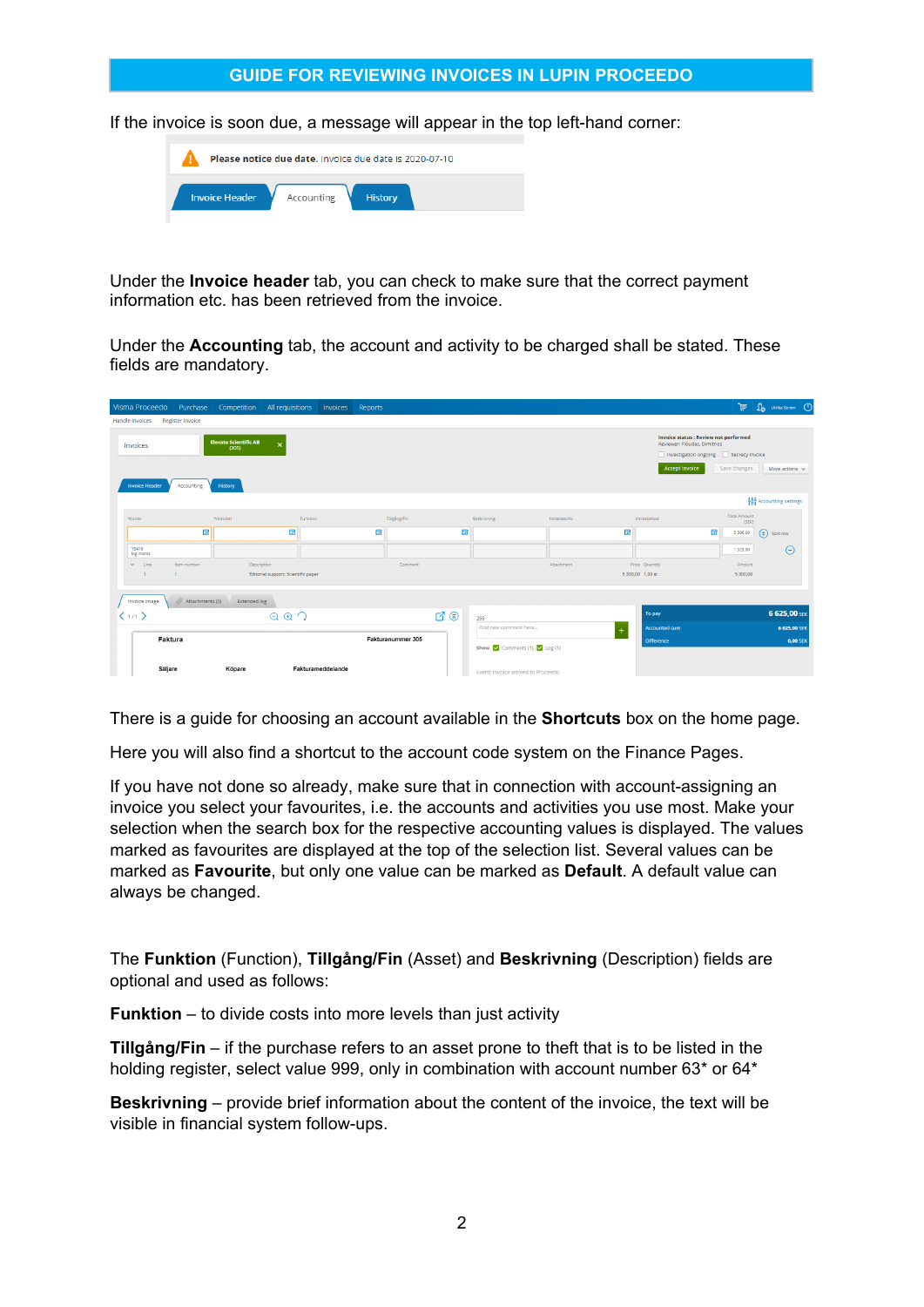## **GUIDE FOR REVIEWING INVOICES IN LUPIN PROCEEDO**

If VAT is stated on the invoice, it has already been charged. Make sure that the correct amount is specified based on the invoice and on applicable VAT rules.

You can add more account-assigning lines through **Split row**; the amount can also be distributed by percentage.

To add an attachment, select the **Attachments** tab with a paperclip, remember that the information should limited and leave out any unnecessary details.

When account details have been set, select **Accept invoice**. If you only want to save your registrations and return to the invoice later, click **Save changes**.

If the invoice is not correct you can place it under review; contact the supplier for any billing details. It is important that the **Investigation ongoing** function is used together with a comment about the error and what measures have been taken.

|                                                                                                                       | <u>lä</u>    | $\mathfrak{L}_3$ | Göran Göransson<br>Lunds universitet                                   |                                                                                                                                                                                    |   |
|-----------------------------------------------------------------------------------------------------------------------|--------------|------------------|------------------------------------------------------------------------|------------------------------------------------------------------------------------------------------------------------------------------------------------------------------------|---|
| <b>Invoice status : Review not performed</b><br>Reviewer: Göransson, Göran<br>Investigation ongoing<br>Accept invoice | Save changes |                  | More actions $\vee$<br>Choose another reviewer<br>Send for extra check | Send invoice for extra check<br>Search user<br>Available <sub>0</sub><br>Email<br>Name<br>The following reviewers will receive this invoice for extra check                        | × |
|                                                                                                                       |              |                  | Not my invoice                                                         | Would you like to review the invoice after the extra check?<br><b>E</b> Yes. Send invoice back to me after extra check has been performed. ●<br>Send invoice to reviewer<br>Cancel |   |

Under **More actions** you will find **Send for extra check,** among other options. This option can be used if you need to obtain information from a person other than the approving officer/s. Find the person to whom you want to send the invoice. If you want the invoice returned to you after being checked again, leave the relevant box ticked; if you untick the box the invoice will go directly to the approving officer after a second check. In the comments box, specify what you want checked.

The person who performs an additional check can only enter a comment, attach any supporting documents, place the invoice under review and mark the invoice as checked.

| <b>Invoice status: Awaiting extra check</b><br>Reviewer: Göransson, Göran |              |  |  |
|---------------------------------------------------------------------------|--------------|--|--|
| Investigation ongoing<br>Secrecy invoice                                  |              |  |  |
| Invoice is checked                                                        | Save changes |  |  |

Invoices for items that you have ordered via Lupin will be matched against the order and your approved delivery confirmation. If everything is correct, the invoice does not need to be handled but will automatically receive the status **Ready** and is displayed under **All invoices**. An invoice that is marked **Ready** is sent to the bank for payment on the due date.

When the invoice is paid, the paid invoice symbol will appear in the information column.

Hover over the symbol and the invoice payment date will be displayed.